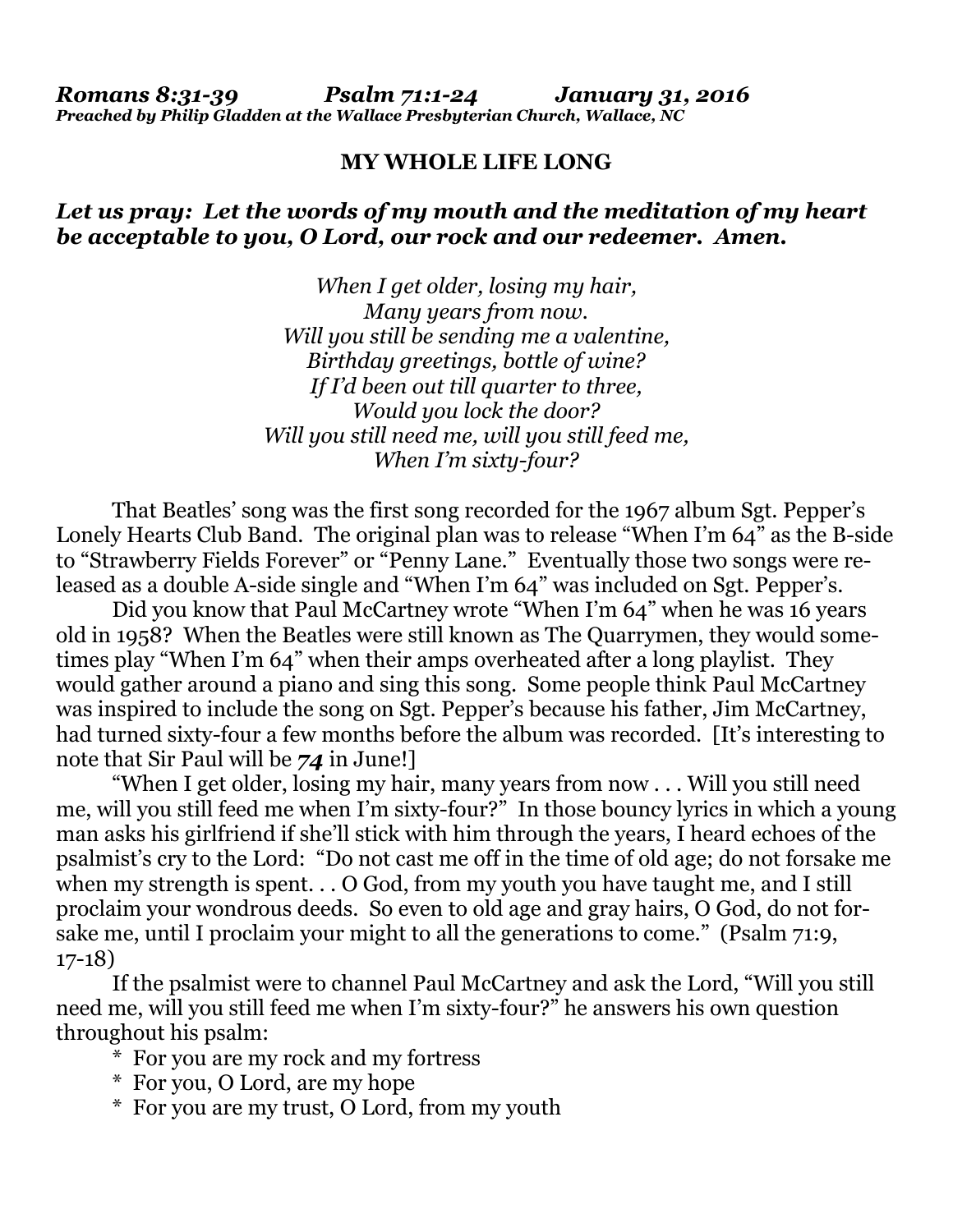\* O God, from my youth you have taught me

\* You will increase my honor and comfort me once again

\* I will praise you for your faithfulness

 \* My lips will shout for joy when I sing praises to you; my soul also, which you have rescued.

 Thursday morning I sat down in my study to write this sermon. I turned on Pandora Radio on my computer and put it on a station I had created called "Communion Song Radio." As I got ready to write the sermon, I bowed my head and prayed to God to help me as I worked. As I prayed, there was some music playing in the background, but I can't tell you what song was playing. However, as I repeated that simple prayer two or three times, all of a sudden I realized the words to the song on Pandora were crystal clear. Here is the song by Steven Curtis Chapman that was playing:

> *As I look back on the road I've traveled, I see so many times He carried me through; And if there's one thing that I've learned in my life, My Redeemer is faithful and true. My Redeemer is faithful and true.*

*My Redeemer is faithful and true. Everything He has said He will do, And every morning His mercies are new. My Redeemer is faithful and true.*

*My heart rejoices when I read the promise 'There is a place I am preparing for you.' I know someday I'll see my Lord face to face, 'Cause my Redeemer is faithful and true. My Redeemer is faithful and true.*

*And in every situation He has proved His love to me; When I lack the understanding, He gives more grace to me.*

 I picked our final hymn to serve as something of an answer to the psalmist's plea to the Lord, "Do not cast me off in the time of old age; do not forsake me when my strength is spent . . . So even to old age and gray hairs, O God, do not forsake me."

 "I Was There to Hear Your Borning Cry" has been described as "a love song to humanity" which "gives us a sense of the timelessness of God . . . The spirit of 'Borning Cry' is one of a God who loved us from the beginning of time and continues to love us throughout the seasons of our life."1 The song was written to accompany a video series about baptism in the Lutheran Church. The note at the bottom of Hymn #488 in our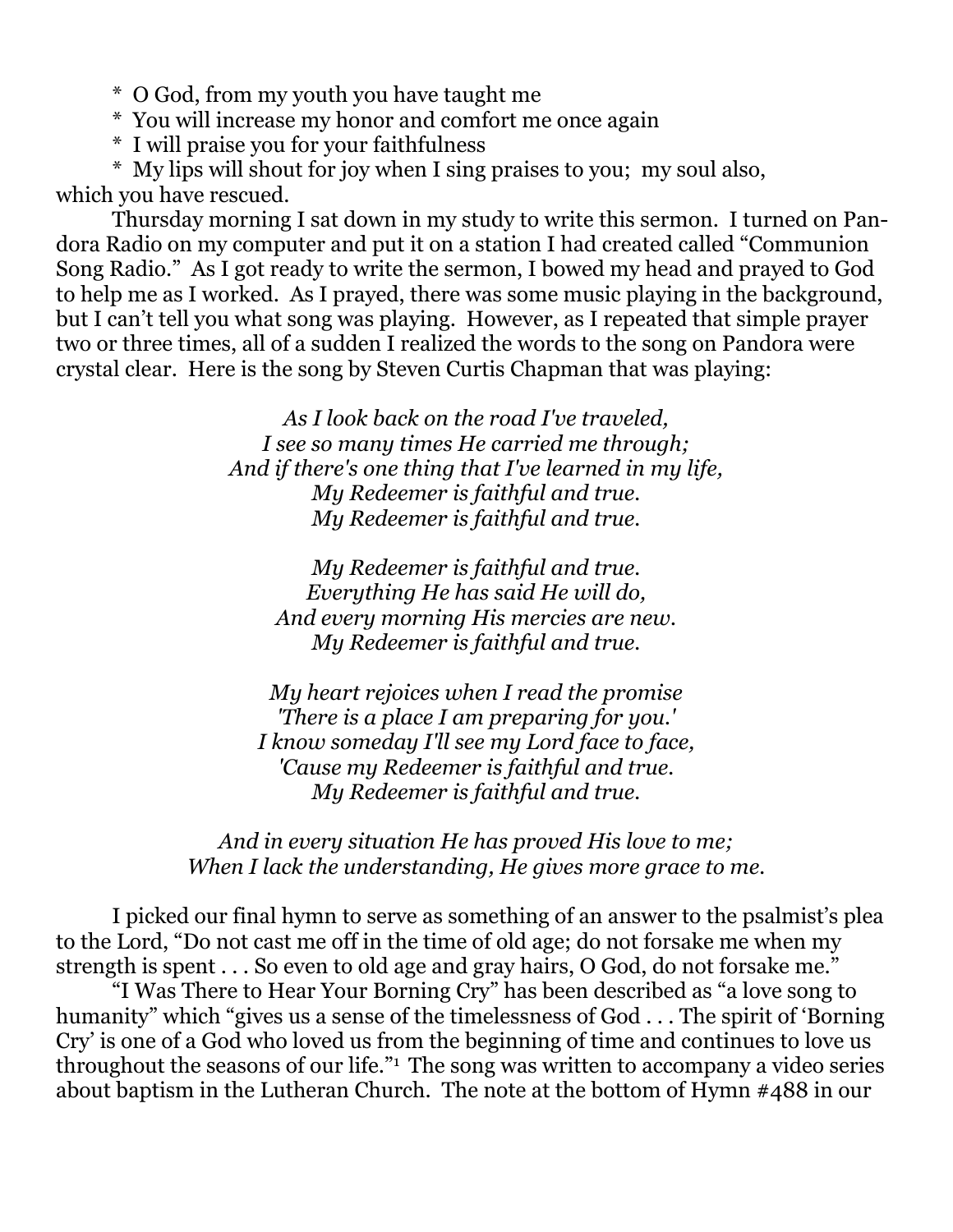hymnbook says, "this hymn speaks in the imagined conversational voice of God, assuring the person being baptized of God's presence throughout the changing stages of life."

> *I was there to hear your borning cry; I'll be there when you are old. I rejoiced the day you were baptized to see your life unfold. I was there when you were but a child with a faith to suit you well; in a blaze of light you wandered off to find where demons dwell.*

*When you heard the wonder of the Word, I was there to cheer you on. You were raised to praise the living Lord to whom you now belong. If you find someone to share your time and you join your hearts as one, I'll be there to make your verses rhyme from dusk to rising sun.*

*In the middle ages of your life, not too old, no longer young, I'll be there to guide you through the night, complete what I've begun. When the evening gently closes in and you shut your weary eyes, I'll be there as I have always been with just one more surprise.*

*I was there to hear your borning cry; I'll be there when you are old. I rejoiced the day you were baptized to see your life unfold.*

 On Tuesday, I sat down with my Bible and a blank legal pad. I decided to do a slow reading of Psalm 71 and jot down the words and phrases that spoke to me. I didn't really intend to outline the psalm, but that's what I ended up doing, in a sense. As I looked back over what I had written down, I noticed two things.

 First, the psalmist is very honest in his talk with God. There is absolutely no sense that just because he believes in and trusts in God, he is somehow spared the problems of life. He prays,

\* Be to me a rock of refuge, a strong fortress to save me.

 \* In your righteousness deliver me and rescue me; incline your ear to me and save me.

 \* Rescue me, O my God, from the hand of the wicked, from the grasp of the unjust and cruel.

 \* My enemies speak concerning me, [because they think you have forsaken me].

 \* Let my accusers be put to shame . . . let those who seek to hurt me be covered with scorn and disgrace.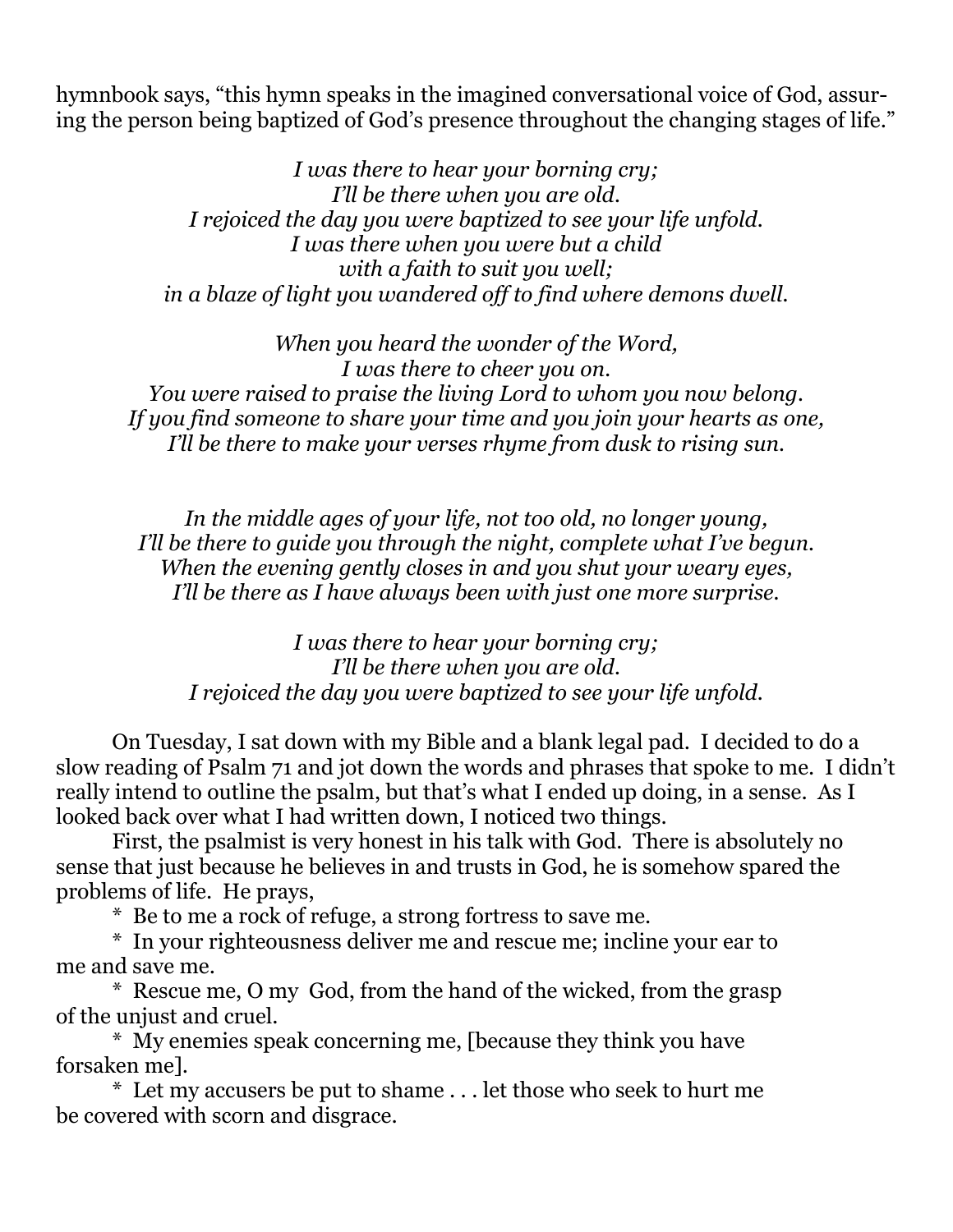\* You who have made me see many troubles and calamities will revive me again; from the depths of the earth you will bring me up again.

Second, again and again the psalmist returns to praise the Lord.

- My praise is continually for you.
- \* My mouth is filled with your praise, and with your glory all day long.
- \* But I will hope continually, and will praise you yet more and more.
- \* I will come praising the mighty deeds of the Lord God, I will praise your righteousness, yours alone.
- \* I will also praise you with the harp for your faithfulness, O God; I will sing praises to you with the lyre, O Holy One of Israel.
- \* My lips will shout for joy when I sing praises to you.
- \* All day long my tongue will talk of your righteous help.

 The framework of the psalm is Praise to the Lord. That framework of praise and trust is what sees the psalmist through the long-haul of life. And we all know that in the long-haul of life, we will cry out to God many times, "Rescue me, O my God, save me, do not be far from me, help me!" No matter how old you are, you may find yourself crying to God, "Do not cast me off, do not forsake me."

 Each time the psalmist asks the Lord for help, the psalmist also makes a sturdy statement of hope and trust in what the Lord has done and can do. As someone has said, "Praise becomes an ongoing, continual action of living a sacrificial life of worship. Whatever we do in word, action, thought, or deed is to reflect the goodness of the God in whom we place our hope and trust."

 There is a story about William Preston Few, the first president of Duke University, who oversaw the school's transition from Trinity College. President Few was walking to church one Sunday in the pouring rain. A group of students passed by him in a car, recognized who he was, and offered him a ride, which he accepted. When President Few got in the car, the students asked him why he had decided to go to church on such a miserable day. He replied, "I did not decide to go to church THIS MORNING. I decided more than fifty years ago, and I have not had to ask myself the question since then." It was a regular part of his life. It was what he did.<sup>2</sup>

 That story about President Few walking through the rain to praise the Lord seems to be a good parable about trusting and praising the Lord my whole life long. There will be miserable, rainy days in our lives — literally and figuratively. When you get soaked to the skin, when you feel like you're going under for the third time, when you cry out to God, "Rescue me!" you can remember that God has always been there for you — from your borning cry — and that God has promised to be there for you always — whether you're 4 or 64 or 94!

 Sometimes older folks say to me, "I wonder why I'm still here. What purpose do I have?" That is a heartfelt question, the same question the psalmist seems to be asking. But that question doesn't come just from gray headed people looking back over their